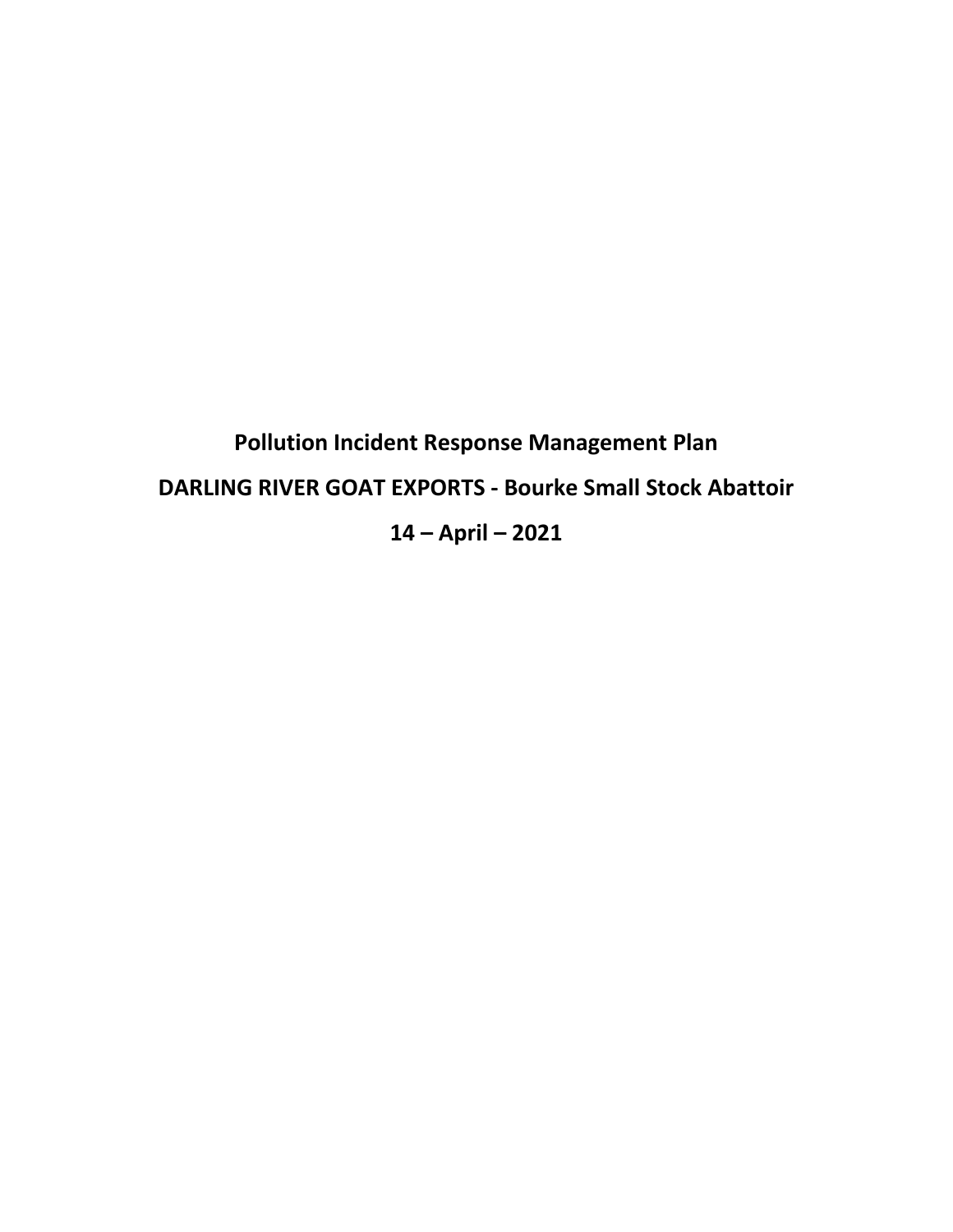### **Document Control Sheet**

| Rev No. | Date       | <b>Prepared By</b> | <b>Approved By</b> | <b>Revision Details</b> |
|---------|------------|--------------------|--------------------|-------------------------|
| 01      | 29/08/2018 | Sushil Jaganathan  |                    | <b>Document Created</b> |
| 02      | 25/05/2020 | Shirley Jin        |                    | Document updated        |
| 03      | 14/04/2021 | Shirley Jin        |                    | Document updated        |
|         |            |                    |                    |                         |
|         |            |                    |                    |                         |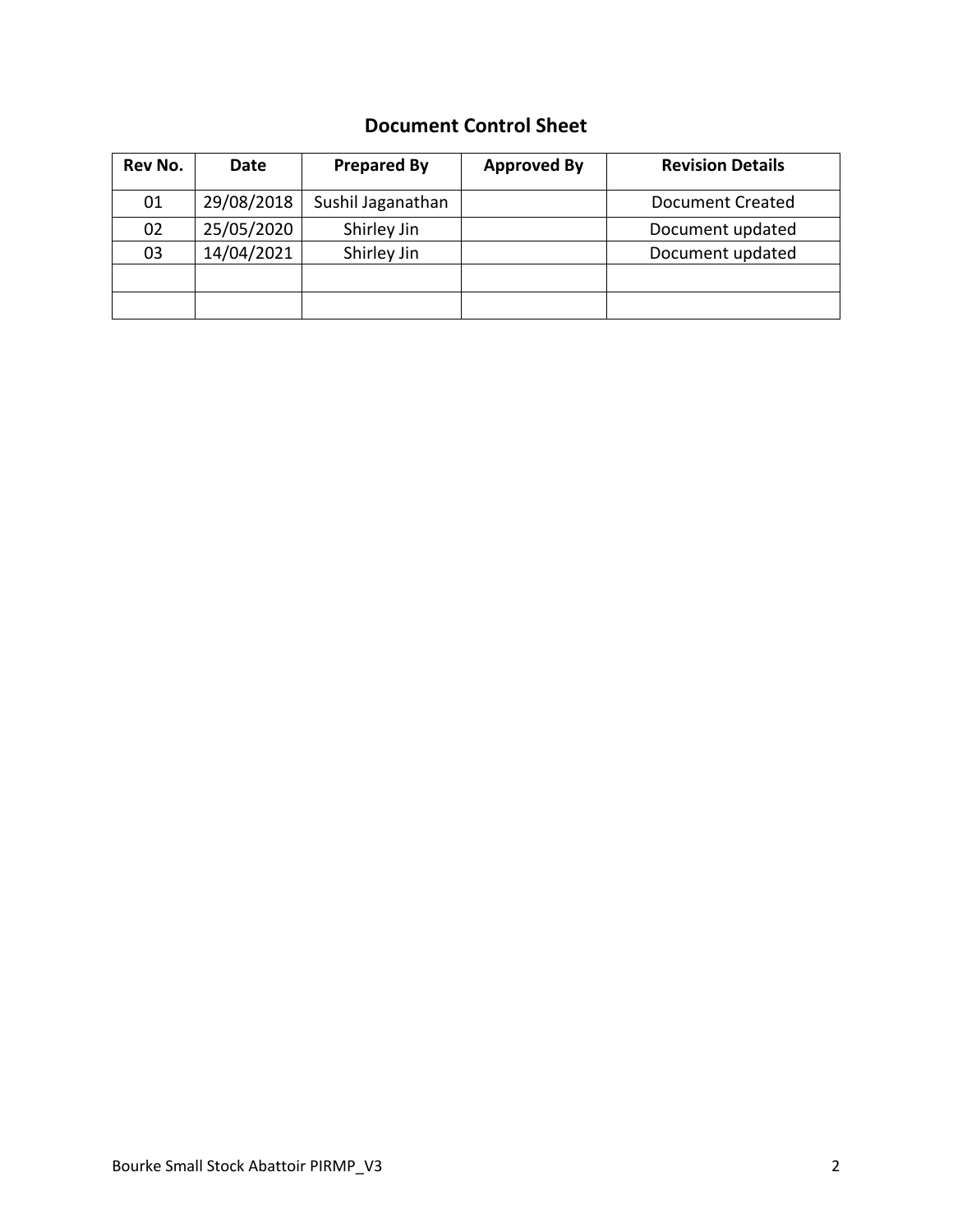## **Contents**

| 1.  |  |
|-----|--|
| 2.  |  |
| 3.  |  |
| 4.  |  |
| 5.  |  |
| 6.  |  |
| 7.  |  |
|     |  |
|     |  |
|     |  |
|     |  |
| 8.  |  |
| 9.  |  |
| 10. |  |
|     |  |
|     |  |
|     |  |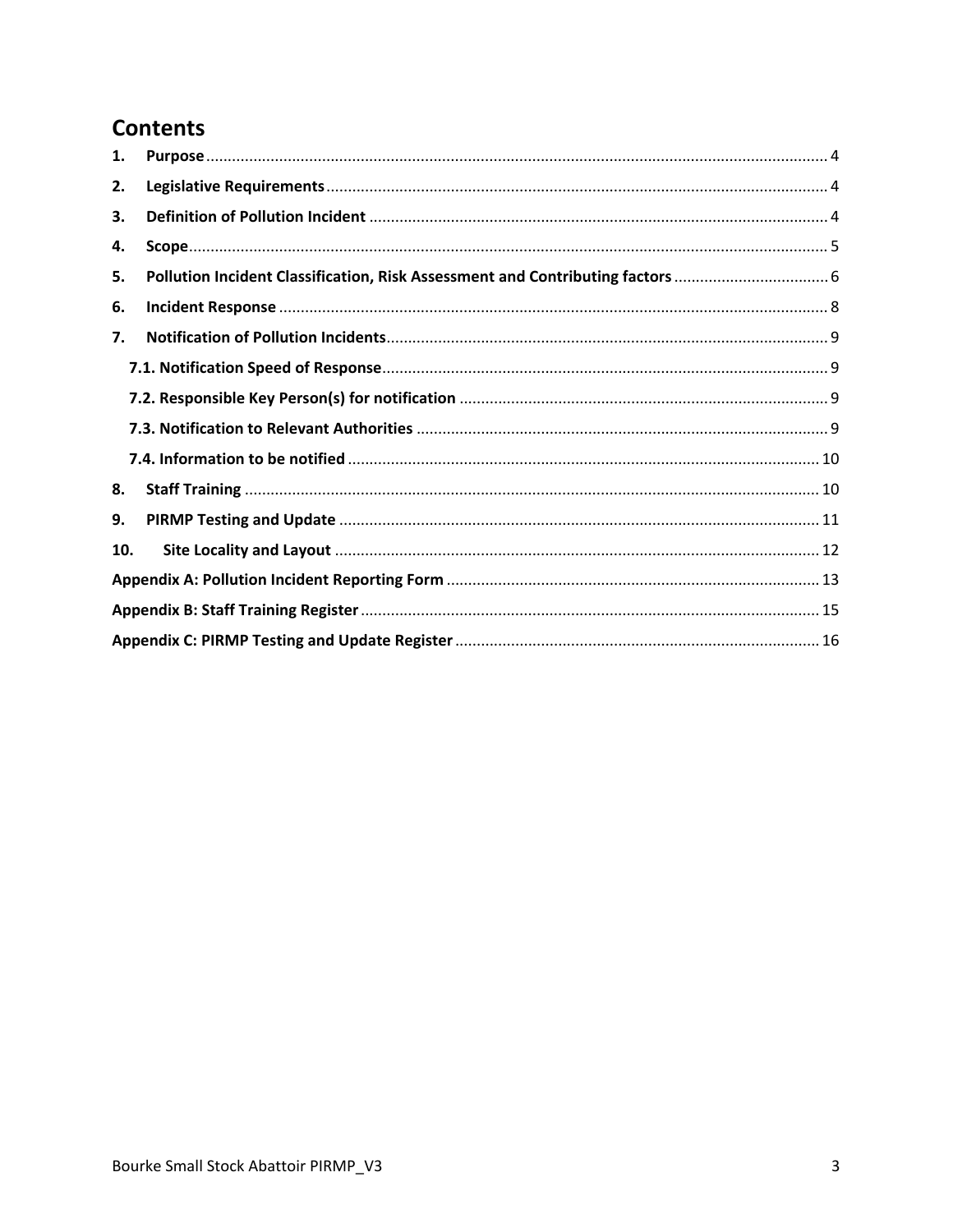#### <span id="page-3-0"></span>**1. Purpose**

The Bourke Small Stock Abattoir is operated by Darling River Goat Exports Pty Ltd (DRGE).

The purpose of this Pollution Incident Response Management Plan is to:

- Provide direction to DRGE and related staff at Bourke Small Stock Abattoir in responding to pollution incidents at the Bourke Small Stock Abattoir operations;
- Ensure timely communication about a pollution incident is provided to staff at the premises, the Environment Protection Authority (EPA), other relevant authorities specified in the Protection of the Environment Legislation Amendment Act (POELA Act) (including Bourke Shire Council, NSW Ministry of Health, Work Cover NSW, and Fire and Rescue NSW) and persons outside the operations who may be affected by the impacts of a pollution incident;
- Minimise and control the risk of a pollution incident at Bourke Small Stock Abattoir by identifying key risks and planned actions to minimise and manage those risks;
- Detail the training requirements for this plan, identifying persons responsible for implementing it, and ensuring that the plan is regularly tested for accuracy, currency and suitability.

#### <span id="page-3-1"></span>**2. Legislative Requirements**

The specific requirements for a Pollution Incident Response Management Plan (PIRMP) are set out in Part 5.7A of the POEO Act and the Protection of the Environment Operations (General) Regulation 2009 (POEO (G) Regulation). In summary, this provision requires the following:

- All holders of environment protection licences must prepare a pollution incident response management plan (section 153A, POEO Act).
- The plan must include the information detailed in the POEO Act (section 153C) and be in the form required by the POEO (G) Regulation (clause 98B).
- Licensees must keep the plan at the premises to which the environment protection licence relates (section 153D, POEO Act).
- Licensees must test the plan in accordance with the POEO (G) Regulation (clause 98E).
- If a pollution incident occurs in the course of an activity so that material harm to the environment is caused or threatened, licensees must immediately implement the plan (section 153F, POEO Act)

#### <span id="page-3-2"></span>**3. Definition of Pollution Incident**

The definition of a pollution incident is:

*"Pollution incident means an incident or set of circumstances during or as a consequence of which there is or is likely to be a leak, spill or other escape or deposit of a substance, as a result of which pollution has occurred, is occurring or is likely to occur. It includes an incident or set of circumstances in which a substance has been placed or disposed of on premises, but it does not include an incident or set of circumstances involving only the emission of any noise."*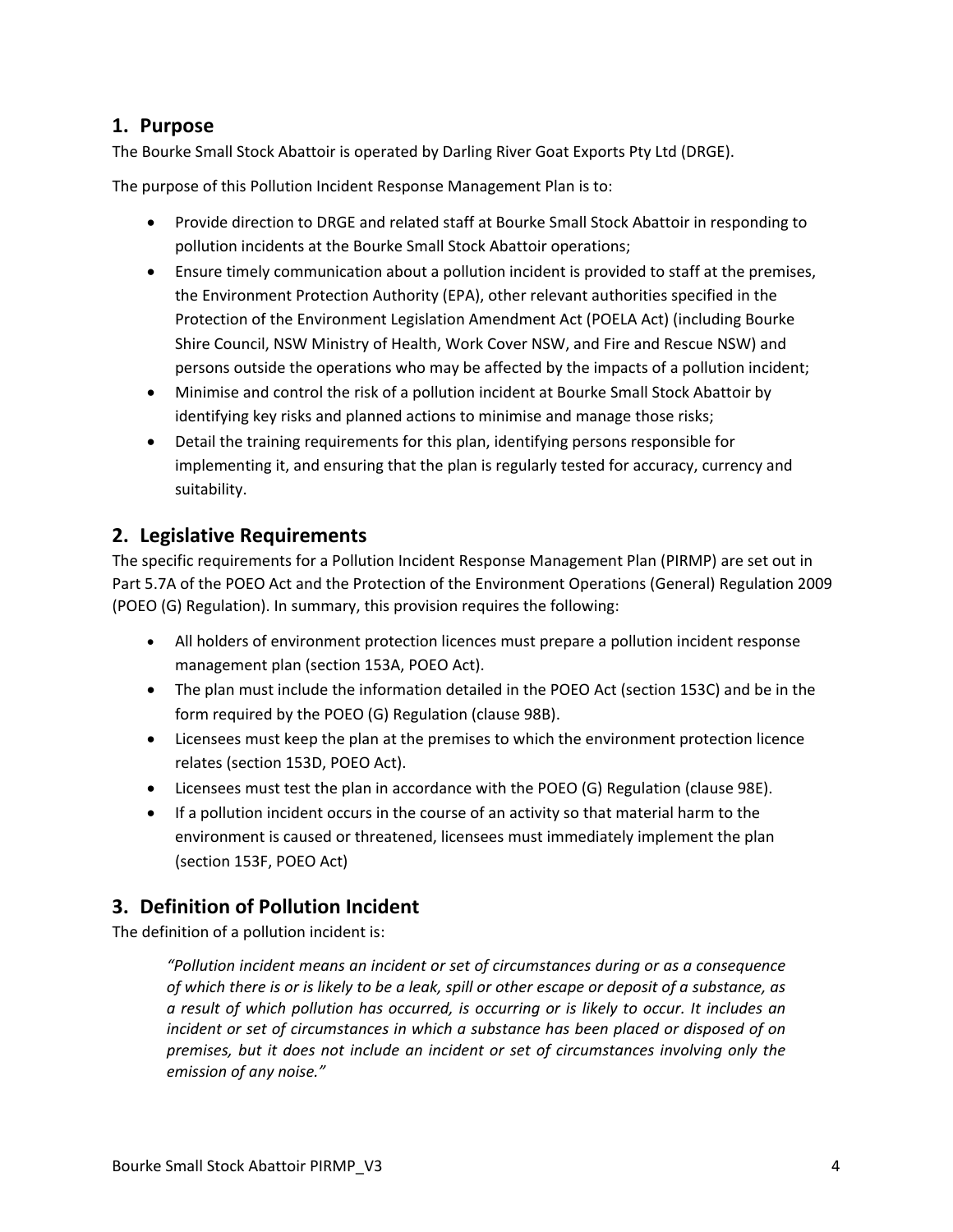A pollution incident is required to be notified if there is a risk of 'material harm to the environment', which is defined in section 147 of the POEO Act as:

a) harm to the environment is material if:

- it involves actual or potential harm to the health or safety of human beings or to ecosystems that is not trivial, or
- it results in actual or potential loss or property damage of an amount, or amounts in aggregate, exceeding \$10,000 (or such other amount as is prescribed by the regulations), and
- b) loss includes the reasonable costs and expenses that would be incurred in taking all reasonable and practicable measures to prevent, mitigate or make good harm to the Environment.

Bourke Small Stock Abattoir is required to report pollution incidents immediately to the EPA and other relevant bodies specified in the Act (such as local councils, NSW Ministry of Health Work Cover NSW and Fire and Rescue NSW).

#### <span id="page-4-0"></span>**4. Scope**

This Pollution Incident Response Management Plan must be followed by DRGE employees, contractors and visitors to assist in the early response to and reporting of a pollution incident.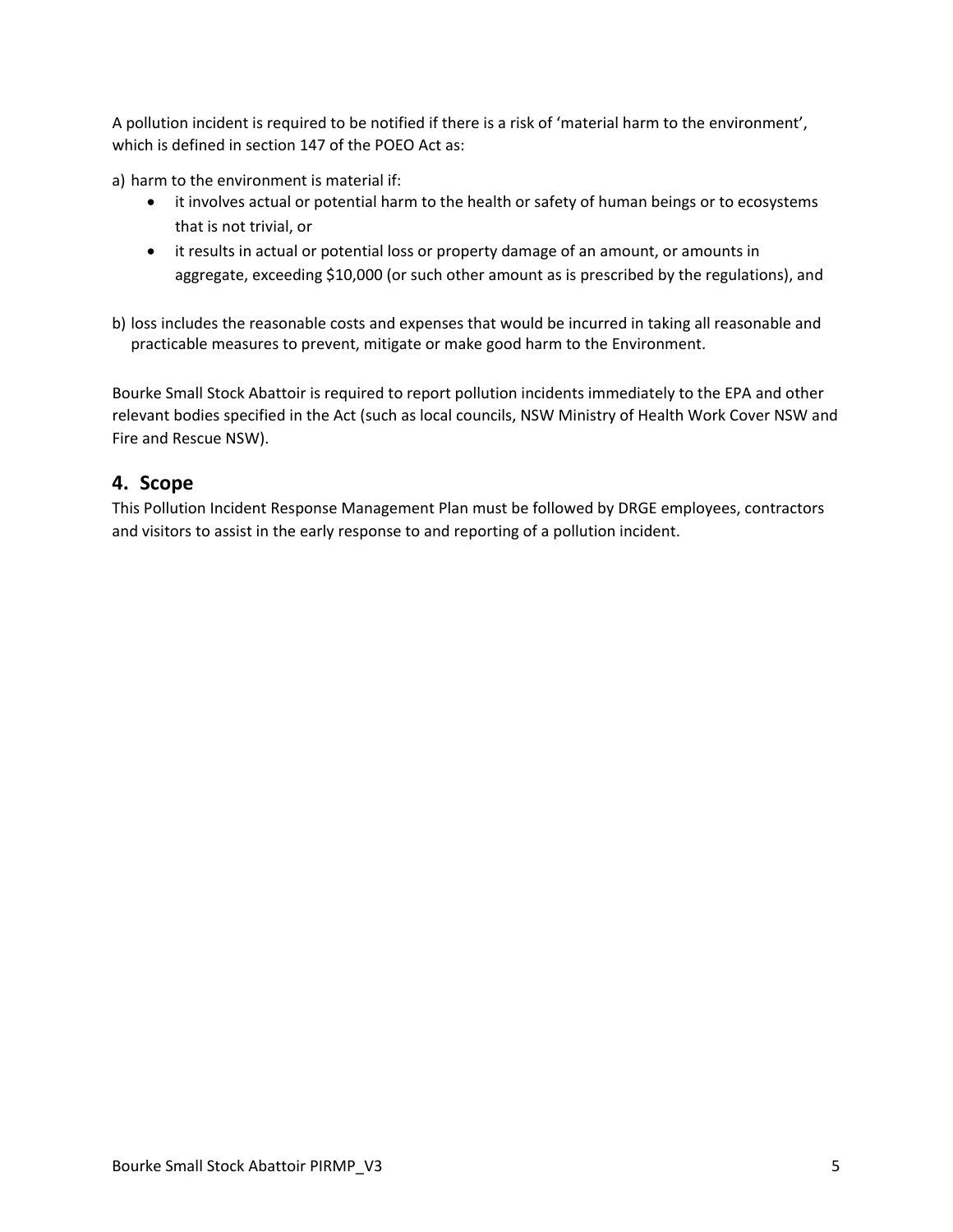## **5. Pollution Incident Classification, Risk Assessment and Contributing factors**

<span id="page-5-0"></span>

| <b>Description of Pollution</b> | Likelihood | Impact              | <b>Contributing Factors</b> | Remedial actions to prevent, control or minimise    | <b>Incident Response Actions</b> |                                               |
|---------------------------------|------------|---------------------|-----------------------------|-----------------------------------------------------|----------------------------------|-----------------------------------------------|
| Incident                        |            |                     |                             |                                                     |                                  |                                               |
| Overflow of animal waste        | Low        | Medium (land        | Prolonged period of         | The abattoir has a protective effluent collection   | 1.                               | Visually assess the situation and apply       |
| (effluent) to the environment   |            | contamination,      | heavy rain and lack         | system, collection ponds and maintenance            |                                  | appropriate safety precautions                |
|                                 |            | possible entry into | of site maintenance         | measures for animal waste.                          | 2.                               | Consult Safety Data Sheets (SDS) for the      |
|                                 |            | waterway)           |                             |                                                     |                                  | effluent if appropriate, and undertake        |
| Solid wastes generated in the   | Low        | Low (land           | Lack of site                | Daily collection of manure from the holding yards   |                                  | emergency response if required                |
| animal holding areas,           |            | contamination)      | maintenance and             | will be scheduled at a time that does not interfere | 3.                               | Activate emergency evacuation procedure       |
| slaughterhouse and processing   |            |                     | non-compliance with         | with livestock receival and processing. Material    |                                  | if required                                   |
| areas and waste treatment       |            |                     | licence requirements        | removed from the holding yards will be placed in    | 4.                               | Notify Relevant Authorities                   |
| plant.                          |            |                     |                             | the manure compost area.                            | 5.                               | Undertake inspection to ensure that any       |
|                                 |            |                     |                             |                                                     |                                  | waste has not leaked or spilt                 |
|                                 |            |                     |                             |                                                     | 6.                               | Take direction from specialist authorities    |
|                                 |            |                     |                             |                                                     | 7.                               | Engage specialist waste handling              |
|                                 |            |                     |                             |                                                     |                                  | consultants.                                  |
| Potentially large amount of     | Low        | Low                 | Lack of site                | The abattoir has an effluent management system      | 1.                               | Visually assess the situation, consult Safety |
| wastewater generated from       |            |                     | maintenance, Bad            | including physical processes for primary solids     |                                  | Data Sheets and undertake emergency           |
| animal processing operations    |            |                     | disposal of sewage          | removal followed by a biological process            |                                  | response if required                          |
|                                 |            |                     | and/or residual             | incorporating anaerobic and aerobic treatment.      | 2.                               | Contact the Relevant Authorities in           |
|                                 |            |                     | water                       | The treated wastewater will be re-used to grow      |                                  | accordance with the PIRMP and take            |
|                                 |            |                     |                             | crops for harvesting and removal off-site           |                                  | direction as required                         |
| Stormwater contamination        | Low        | Low (land           | Prolonged period of         | Stormwater run-off is stored in a stormwater        | 3.                               | Seek immediate assistance from specialist     |
| when it comes into contact      |            | contamination)      | heavy rain and lack         | retention pond, located east of the main            |                                  | environmental consultants                     |
| with animal holding pens,       |            |                     | of site maintenance         | processing building and reused through irrigation   | 4.                               | Complete incident investigation and send      |
| sludge stockpiles and treated   |            |                     |                             | of lawns, gardens and vegetation across the         |                                  | report to Relevant Authorities.               |
| wastewater irrigation areas     |            |                     |                             | facility.                                           |                                  |                                               |
| Airborne wastes such as         | Low        | Low (affects the    | Chemical emissions,         | The abattoir has adopted odour and dust             | 1.                               | Employees/Contractors to notify the site      |
| odour, dust, fuel burning       |            | people on site and  | airborne                    | management measures to ensure that the              |                                  | representative of the issue immediately       |
| emissions, greenhouse gases     |            | surrounding         | contaminants, dust          | operations are undertaken in a manner that          | 2.                               | Contact and take direction from the           |
| etc.                            |            | neighbourhood,      | and fumes.                  | minimizes the emission of potentially offensive     |                                  | relevant authorities                          |
|                                 |            | and also causes air |                             | odour and dust generation that would impact the     | 3.                               | Complete incident investigation and           |
|                                 |            | pollution)          |                             | air quality                                         |                                  | suppression activities and send the report    |
|                                 |            |                     |                             |                                                     |                                  | to relevant authorities                       |
| Potential transmission of       | Low        | Medium (health      | Lack of knowledge to        | The abattoir has adopted an Emergency Animal        | 1.                               | Promptly report and diagnose the              |
| zoogenic diseases such as Q-    |            | issues for people   | follow the safety           | Disease Response Plan (EADRP) consistent with       |                                  | individual for the disease                    |
| fever and anthrax to humans     |            | who are onsite)     | procedures on site          | the AUSVETPLAN, providing guidance to all people    |                                  |                                               |

#### The main hazards to human health and the environment at Bourke Small Stock Abattoir are included in the following table.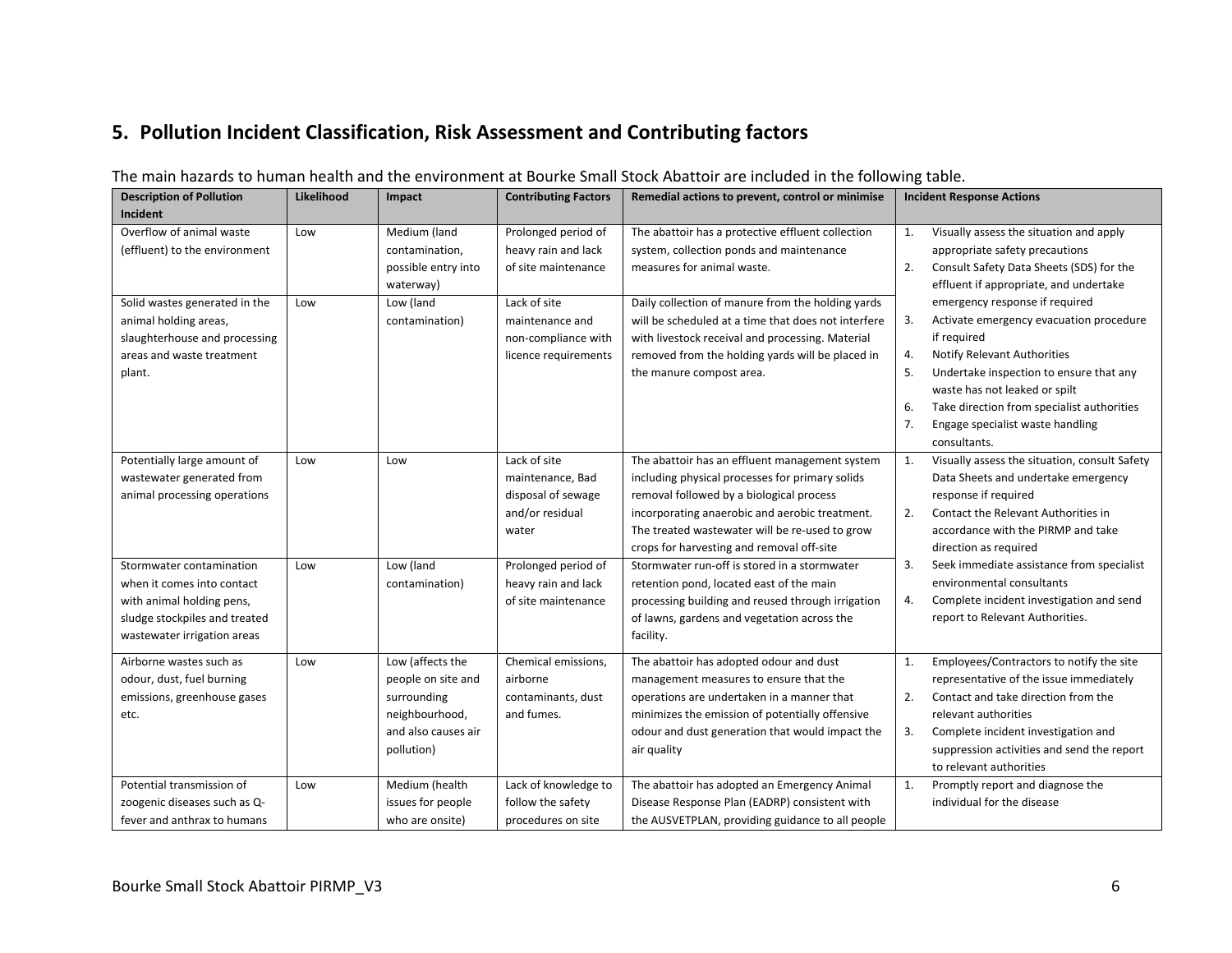| <b>Description of Pollution</b>  | Likelihood | Impact             | <b>Contributing Factors</b> | Remedial actions to prevent, control or minimise    | <b>Incident Response Actions</b> |                                              |
|----------------------------------|------------|--------------------|-----------------------------|-----------------------------------------------------|----------------------------------|----------------------------------------------|
| Incident                         |            |                    |                             |                                                     |                                  |                                              |
|                                  |            |                    |                             | associated with the operation of the abattoir and   | 2.                               | Take effective measures to minimise the      |
|                                  |            |                    |                             | will be enforced when an emergency disease is       |                                  | spread of infection                          |
|                                  |            |                    |                             | detected.                                           | 3.                               | Notify the Animal health authorities and     |
|                                  |            |                    |                             |                                                     |                                  | ensure appropriate procedures are            |
|                                  |            |                    |                             |                                                     |                                  | established                                  |
|                                  |            |                    |                             |                                                     | $\mathbf{4}$                     | Impose Quarantine on all premises on         |
|                                  |            |                    |                             |                                                     |                                  | which information is suspected.              |
| Noise generated by several       | Low        | Low (affects the   | Lack of planning for        | The induction program for transport operators       | 1.                               | Upon receipt of noise complaint, handle      |
| sources such as animals          |            | people on site and | animal activities on        | will include awareness of sensitive surrounding     |                                  | and manage complaint in accordance with      |
| especially when in               |            | surrounding        | site.                       | uses and potential noise impacts. This includes     |                                  | the complaints' procedure                    |
| concentrated groups,             |            | neighbourhood, air |                             | providing control over impact generating activities | 2.                               | Review operation activities to determine if  |
| processing activities within the |            | pollution)         |                             | in necessary areas, minimizing the use of engine    |                                  | noise can be reduced                         |
| slaughterhouse, plant            |            |                    |                             | beaks and horns etc.                                | 3.                               | Ensure all operation activities are only     |
| machinery, plant and service     |            |                    |                             |                                                     |                                  | undertaken during approved operating         |
| vehicles etc.                    |            |                    |                             |                                                     |                                  | hours                                        |
|                                  |            |                    |                             |                                                     | $\mathbf{4}$                     | Record complaint on Complaints form and      |
|                                  |            |                    |                             |                                                     |                                  | keep on file.                                |
| Any other incident or            | Low        | Affects the people | Carbon emissions,           | The abattoir has measures in place to ensure safe   | 1.                               | Assess the situation for the type and extent |
| observation that is likely to    |            | and/or             | resource depletion          | handling of dangerous goods and chemicals,          |                                  | of the incident                              |
| cause an immediate               |            | environment        | etc.                        | traffic management etc.                             | 2.                               | Apply appropriate safety precautions,        |
| environmental hazard outside     |            |                    |                             |                                                     |                                  | consult Safety Data Sheets (SDS) for the     |
| the normal operating             |            |                    |                             |                                                     |                                  | chemical and activate r emergency            |
| conditions                       |            |                    |                             |                                                     |                                  | evacuation procedure if required             |
|                                  |            |                    |                             |                                                     | 3.                               | Notify the Relevant Authorities in           |
|                                  |            |                    |                             |                                                     |                                  | accordance with the PIRMP and take           |
|                                  |            |                    |                             |                                                     |                                  | direction as required                        |
|                                  |            |                    |                             |                                                     | 4.                               | Complete incident investigation and send     |
|                                  |            |                    |                             |                                                     |                                  | report to Relevant Authorities.              |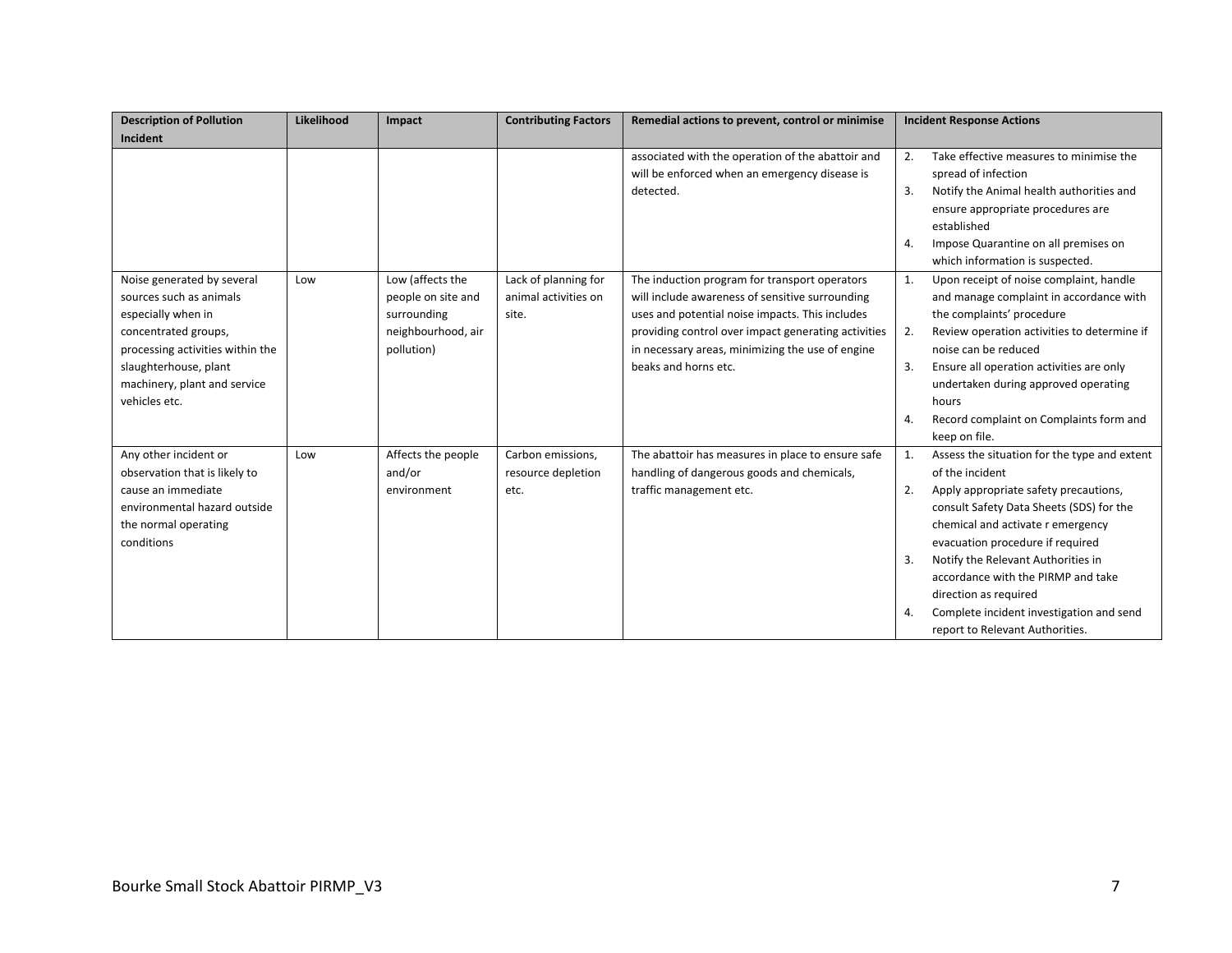#### <span id="page-7-0"></span>**6. Incident Response**

This section provides details on the incident response, including the communication and on-site emergency response actions for responding to an incident that has resulted in a material impact to human health or the environment.

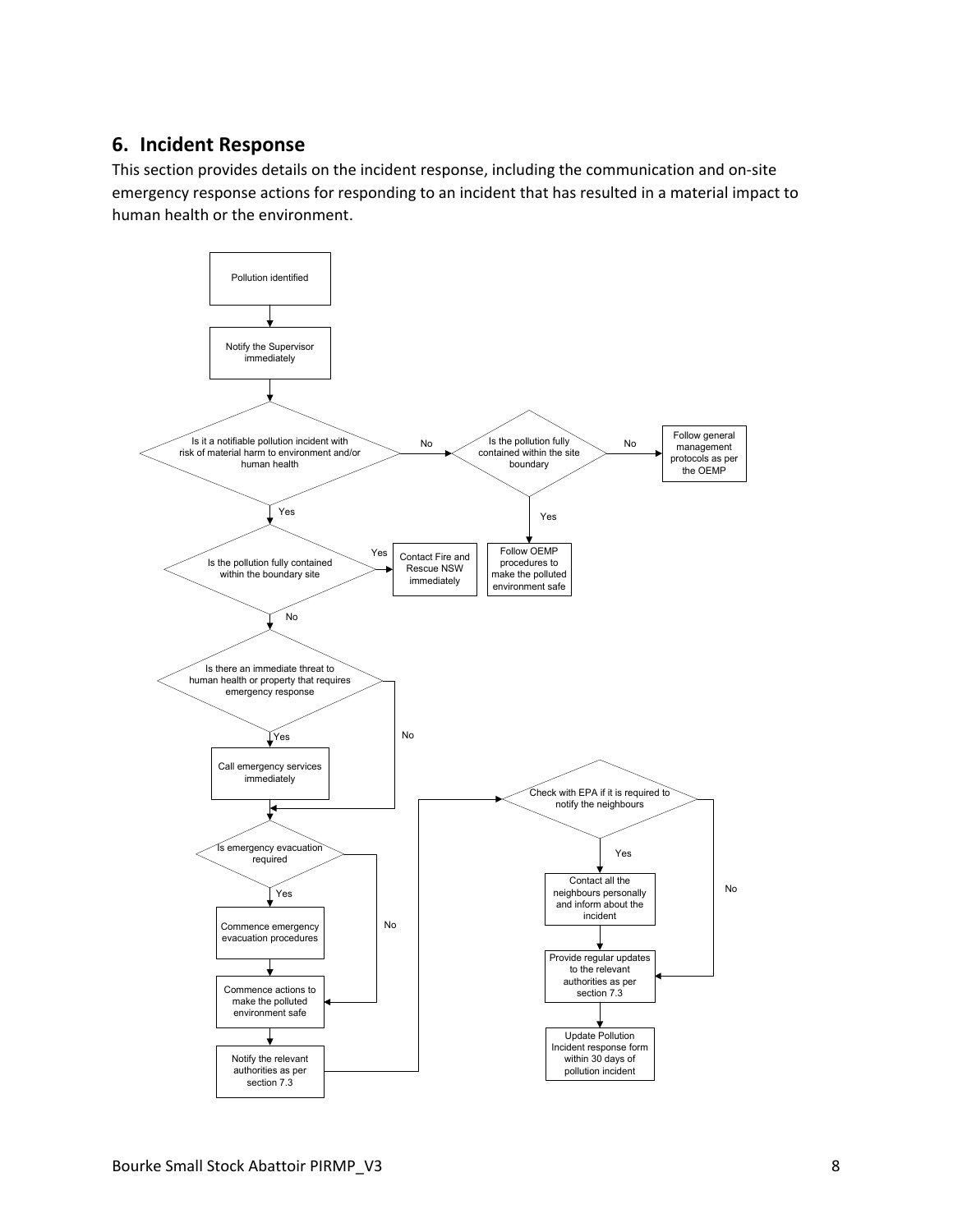## <span id="page-8-0"></span>**7. Notification of Pollution Incidents**

#### <span id="page-8-1"></span>**7.1. Notification Speed of Response**

The requirement for notification of a pollution incident has changed from 'as soon as practicable' to 'immediately' (section 148 of the POEO Act 1997). In short, 'immediately' means 'promptly without delay', but it does not mean undertaking notification ahead of doing what is necessary to make safe.

|                      | <b>Name</b>           | <b>Position</b>     | <b>Contact Details</b>       |
|----------------------|-----------------------|---------------------|------------------------------|
| Person who is        |                       |                     |                              |
| responsible for and  |                       |                     | Mobile: 0436 456 100         |
| authorized to        |                       |                     | Pager Number: Nil            |
| activate the plan    |                       |                     | Fax Number: Nil              |
|                      |                       |                     | Email:                       |
| Person who is        |                       |                     | Edward@darlingrivermeats.com |
| authorized to liaise |                       |                     | Postal address: PO Box 16,   |
| with the relevant    | <b>Edward Johnson</b> | <b>Acting Plant</b> | Blayney NSW, 2799            |
| authority            |                       | Manager             |                              |
|                      |                       |                     |                              |
| Person who is        |                       |                     |                              |
| responsible for      |                       |                     |                              |
| managing the         |                       |                     |                              |
| response to a        |                       |                     |                              |
| pollution incident   |                       |                     |                              |

#### <span id="page-8-2"></span>**7.2. Responsible Key Person(s) for notification**

#### <span id="page-8-3"></span>**7.3. Notification to Relevant Authorities**

When the pollution incident causes or threatens material harm to the environment or human health, all the following authorities must be notified by the Plant Manager.

|   | <b>Relevant Authority</b>                                                                                                                                                                                                                                                                                                                                                 | <b>Contact Number</b>            |
|---|---------------------------------------------------------------------------------------------------------------------------------------------------------------------------------------------------------------------------------------------------------------------------------------------------------------------------------------------------------------------------|----------------------------------|
| 1 | <b>Emergency Call Services</b>                                                                                                                                                                                                                                                                                                                                            |                                  |
|   | Emergency Hotline Number (24 hours)<br>(*The site supervisor should call 000 if the incident presents an<br>immediate threat to human health and/or property and a combat<br>agency is required (i.e. NSW Fire and Rescue, NSW Ambulance Service,<br>NSW Police Force) and then notify all other parties below including<br>NSW Fire Rescue via a local telephone number) | $000*$ ('112' if using a mobile) |
| 2 | <b>Bourke Council</b>                                                                                                                                                                                                                                                                                                                                                     |                                  |
|   | Council emergency contact number<br>٠                                                                                                                                                                                                                                                                                                                                     | 02 6830 8000                     |
|   |                                                                                                                                                                                                                                                                                                                                                                           | 0419 722 055 (After Hours)       |
| 3 | Environmental Authority (EPA)                                                                                                                                                                                                                                                                                                                                             |                                  |
|   | <b>Bourke Regional Office</b>                                                                                                                                                                                                                                                                                                                                             | 131 555                          |
|   | Emergency Hotline Number (24 Hours)                                                                                                                                                                                                                                                                                                                                       |                                  |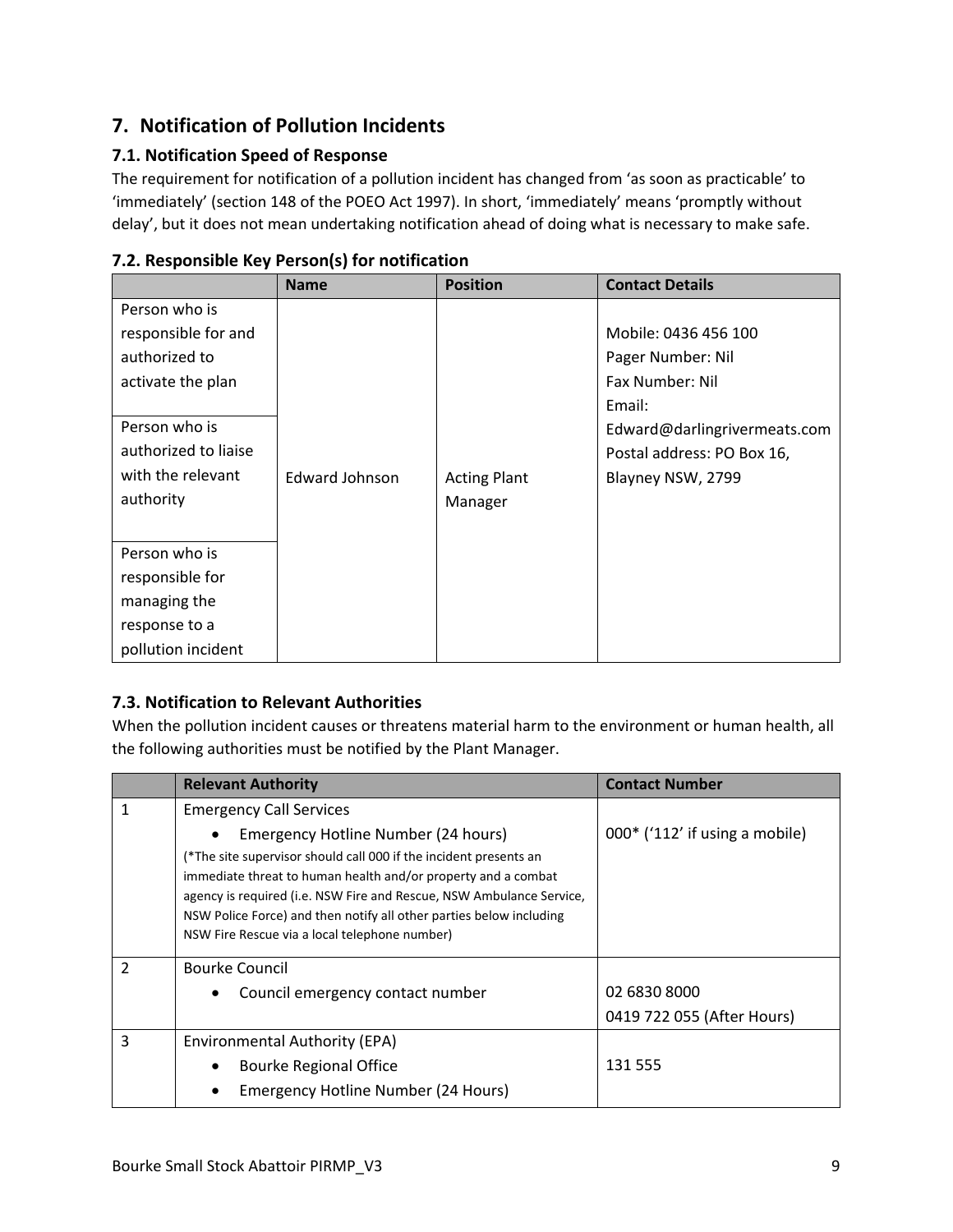|                | <b>Relevant Authority</b>                                                                               | <b>Contact Number</b>      |  |  |  |  |
|----------------|---------------------------------------------------------------------------------------------------------|----------------------------|--|--|--|--|
| $\overline{4}$ | NSW Ministry of Health (via Public Health units)                                                        |                            |  |  |  |  |
|                | Dubbo Regional Office<br>$\bullet$                                                                      | 02 6841 5569               |  |  |  |  |
|                | Public Health Office on Call (24 Hours)<br>$\bullet$                                                    | 02 6885 8666 (After Hours) |  |  |  |  |
| 5              | <b>Work Cover NSW</b>                                                                                   |                            |  |  |  |  |
|                | <b>Hotline Number</b><br>$\bullet$                                                                      | 13 10 50                   |  |  |  |  |
| 6              | Fire and Rescue NSW                                                                                     |                            |  |  |  |  |
|                | <b>Bourke Fire Station</b><br>$\bullet$                                                                 | 02 6872 2568               |  |  |  |  |
|                | (**If there is no immediate threat to human health and/or property i.e. a combat agency is not          |                            |  |  |  |  |
|                | required, then the Plant Manager is still required to follow the outlined above except for dialing 000) |                            |  |  |  |  |

#### <span id="page-9-0"></span>**7.4. Information to be notified**

Under the section 150 of the POEO act 1997, the information about a pollution incident that must be notified is:

- The time, date, nature, duration and location of the incident;
- The location of the place where pollution is occurring or is likely to occur;
- The nature, the estimated quantity or volume and the concentration of any pollutants involved (if known);
- The circumstances in which the incident occurred (including the cause of the incident, if known);
- The action taken or proposed to be taken to deal with the incident and any resulting pollution or threatened pollution (if known); and
- Other information prescribed by the regulations.

Immediately after a pollution incident becomes known, the QA/Safety Manager is required to notify the above information. Any information required that is not known at the time the incident is notified, must be provided when it becomes known.

A pollution Incident Reporting Form is attached in Appendix A.

#### <span id="page-9-1"></span>**8. Staff Training**

All the staff members at the facility should be inducted and the induction must cover the purpose, requirements and responsibilities details in the PIRMP

All staff should receive sufficient training to enable them to carry out their assigned duties in a complete and safe manner.

- Staff must be capable of identifying potential pollution incidents; and
- Staff must be familiar with the requirements and procedures contained within this PIRMP.

At least one staff every year should undertake a simulated pollution incident response exercise, including with emergency services, to familiarize site personal with the requirements of this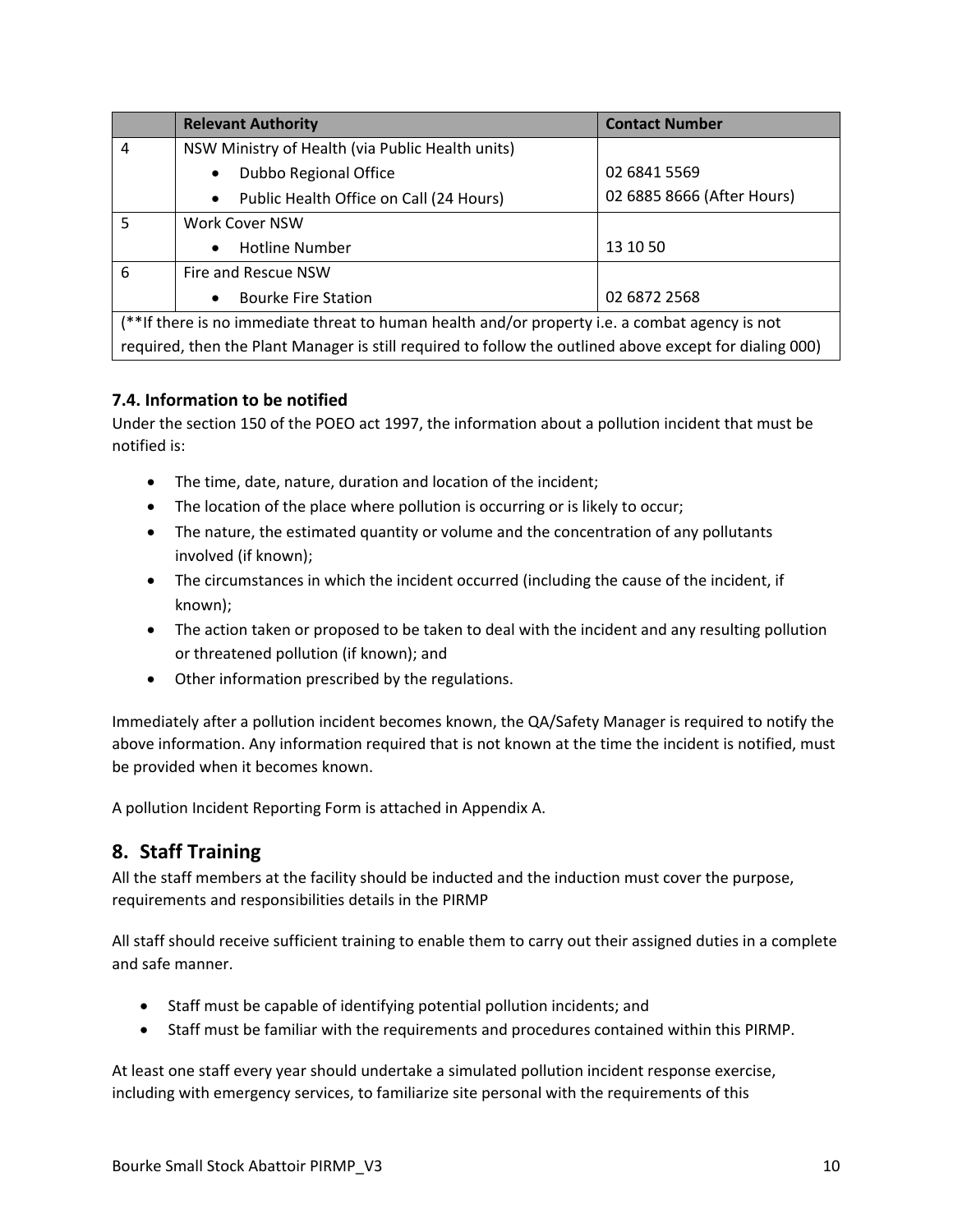management plan. A register of staff training is included in Appendix B and must be kept on site and updated regularly.

#### <span id="page-10-0"></span>**9. PIRMP Testing and Update**

The PIRMP is a living document required to be reviewed and updated once every 12 months to ensure accuracy and effectiveness. A review must also be undertaken within one month of any pollution incident occurring.

For these reasons, document control is an important part of the environmental management system. It is critical that PIRMP storage locations are made known to all relevant staff members and that only the latest version is in use. Revised and updated versions of PIRMP will always be issued with a summary of changes.

A register for updating and testing the PIRMP is included in Appendix C and must be kept on site and updated regularly.

Copies of the revised PIRMP will be distributed to all relevant staff and kept in an easily accessible location in the company website.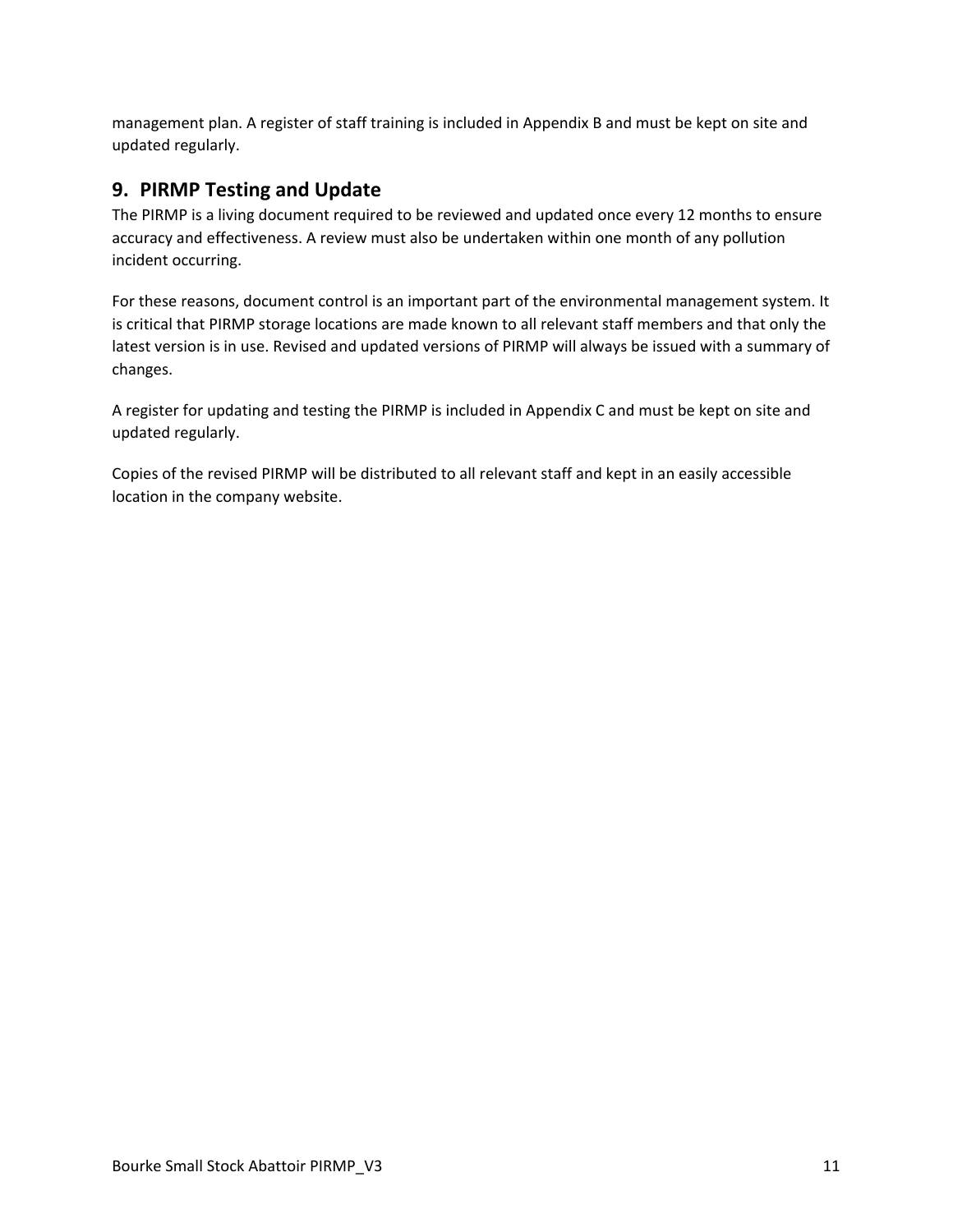## <span id="page-11-0"></span>**10. Site Locality and Layout**

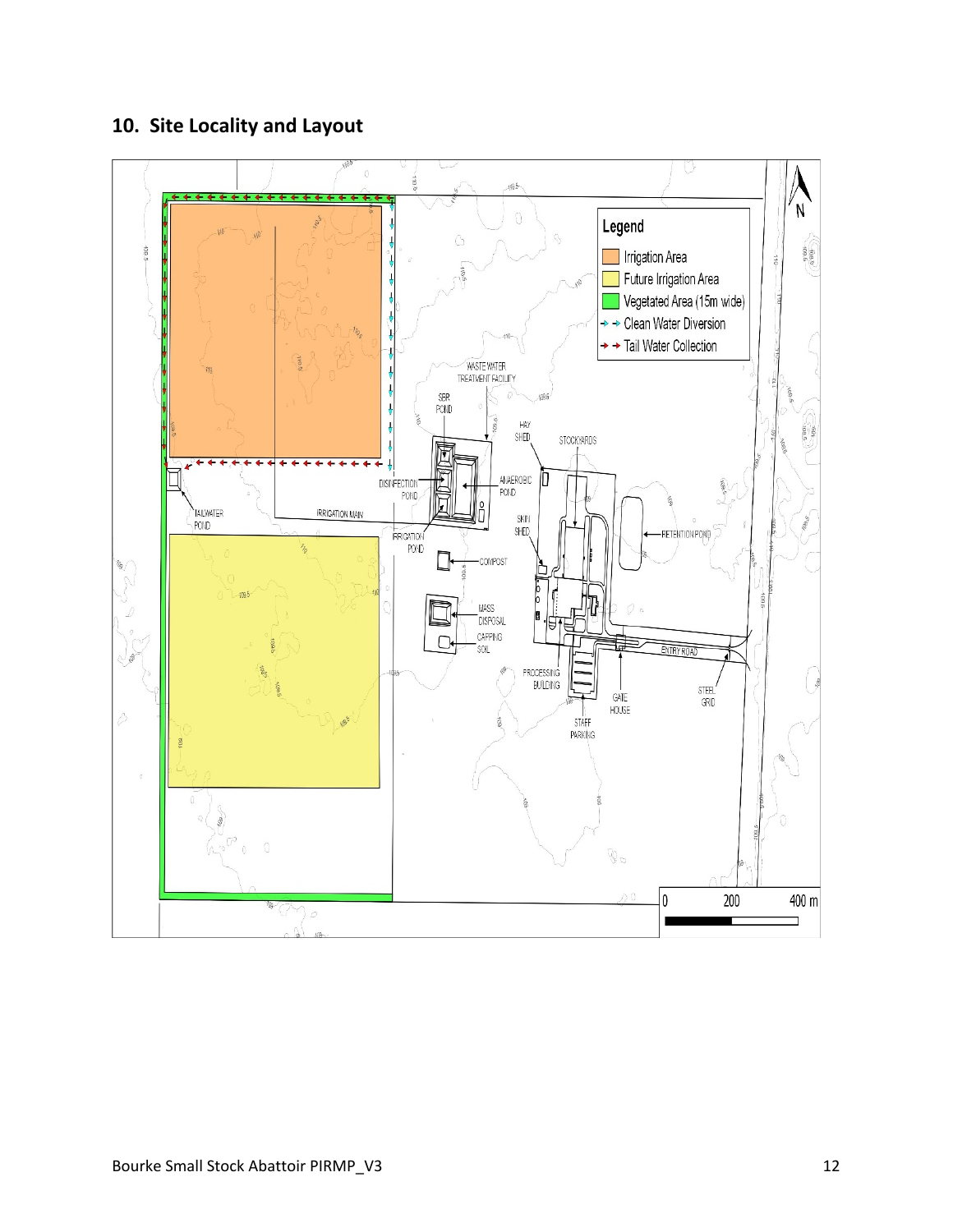<span id="page-12-0"></span>

| <b>Appendix A: Pollution Incident Reporting Form</b> |  |  |  |
|------------------------------------------------------|--|--|--|
|------------------------------------------------------|--|--|--|

| <b>Incident No:</b>                                                                                          | Time:                                                                                                           |
|--------------------------------------------------------------------------------------------------------------|-----------------------------------------------------------------------------------------------------------------|
| Date:                                                                                                        | <b>Duration of Incident:</b>                                                                                    |
|                                                                                                              |                                                                                                                 |
| <b>Nature of Incident:</b>                                                                                   |                                                                                                                 |
|                                                                                                              |                                                                                                                 |
|                                                                                                              |                                                                                                                 |
|                                                                                                              |                                                                                                                 |
| <b>Temperature (Degree Celsius):</b>                                                                         | Wind Direction and Speed (km/hr.):                                                                              |
| <b>Relative Humidity (%):</b>                                                                                | Rainfall (mm): Note that the set of the set of the set of the set of the set of the set of the set of the set o |
|                                                                                                              |                                                                                                                 |
| The location of the place where pollution is occurring or is likely to occur:                                |                                                                                                                 |
|                                                                                                              |                                                                                                                 |
|                                                                                                              |                                                                                                                 |
|                                                                                                              |                                                                                                                 |
|                                                                                                              |                                                                                                                 |
| The nature, the estimated quantity or volume and the concentration of any pollutants involved (if<br>known): |                                                                                                                 |
|                                                                                                              |                                                                                                                 |
|                                                                                                              |                                                                                                                 |
|                                                                                                              |                                                                                                                 |
|                                                                                                              |                                                                                                                 |
| The circumstances in which the incident occurred, including the cause of the incident (if known):            |                                                                                                                 |
|                                                                                                              |                                                                                                                 |
|                                                                                                              |                                                                                                                 |
|                                                                                                              |                                                                                                                 |
|                                                                                                              |                                                                                                                 |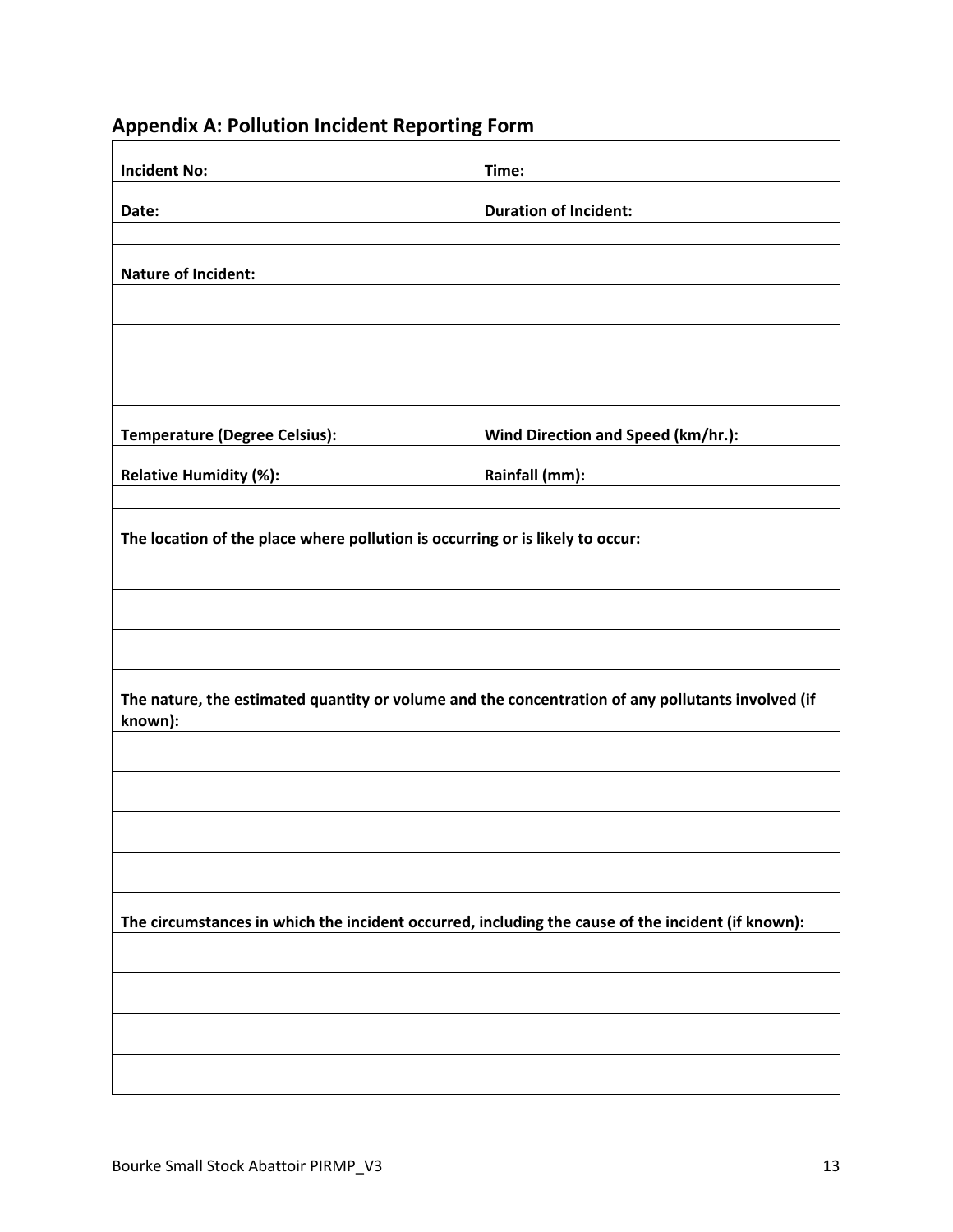| The Corrective action taken or proposed to be taken to deal with the incident and any resulting<br>pollution or threatened pollution (if known): |       |  |  |  |  |
|--------------------------------------------------------------------------------------------------------------------------------------------------|-------|--|--|--|--|
|                                                                                                                                                  |       |  |  |  |  |
|                                                                                                                                                  |       |  |  |  |  |
|                                                                                                                                                  |       |  |  |  |  |
|                                                                                                                                                  |       |  |  |  |  |
| Has a Combat Agency (Via Emergency Call Services<br>- 000) been notified?                                                                        |       |  |  |  |  |
| <b>Has the Council been notified</b>                                                                                                             |       |  |  |  |  |
| Has Environment Protection Authority (EPA) been<br>notified?                                                                                     |       |  |  |  |  |
| Has NSW Ministry of Health (via Public Health Unit)<br>been notified?                                                                            |       |  |  |  |  |
| Has Work Cover NSW been notified?                                                                                                                |       |  |  |  |  |
| Has EPA directed Council to notify neighbours?                                                                                                   |       |  |  |  |  |
| If not, has the Council voluntarily notified<br>neighbours?                                                                                      |       |  |  |  |  |
|                                                                                                                                                  |       |  |  |  |  |
| Signature:                                                                                                                                       | Date: |  |  |  |  |
|                                                                                                                                                  |       |  |  |  |  |
| (QA/Safety Manager)                                                                                                                              |       |  |  |  |  |
| Signature:                                                                                                                                       | Date: |  |  |  |  |
|                                                                                                                                                  |       |  |  |  |  |
| (Plant Manager)                                                                                                                                  |       |  |  |  |  |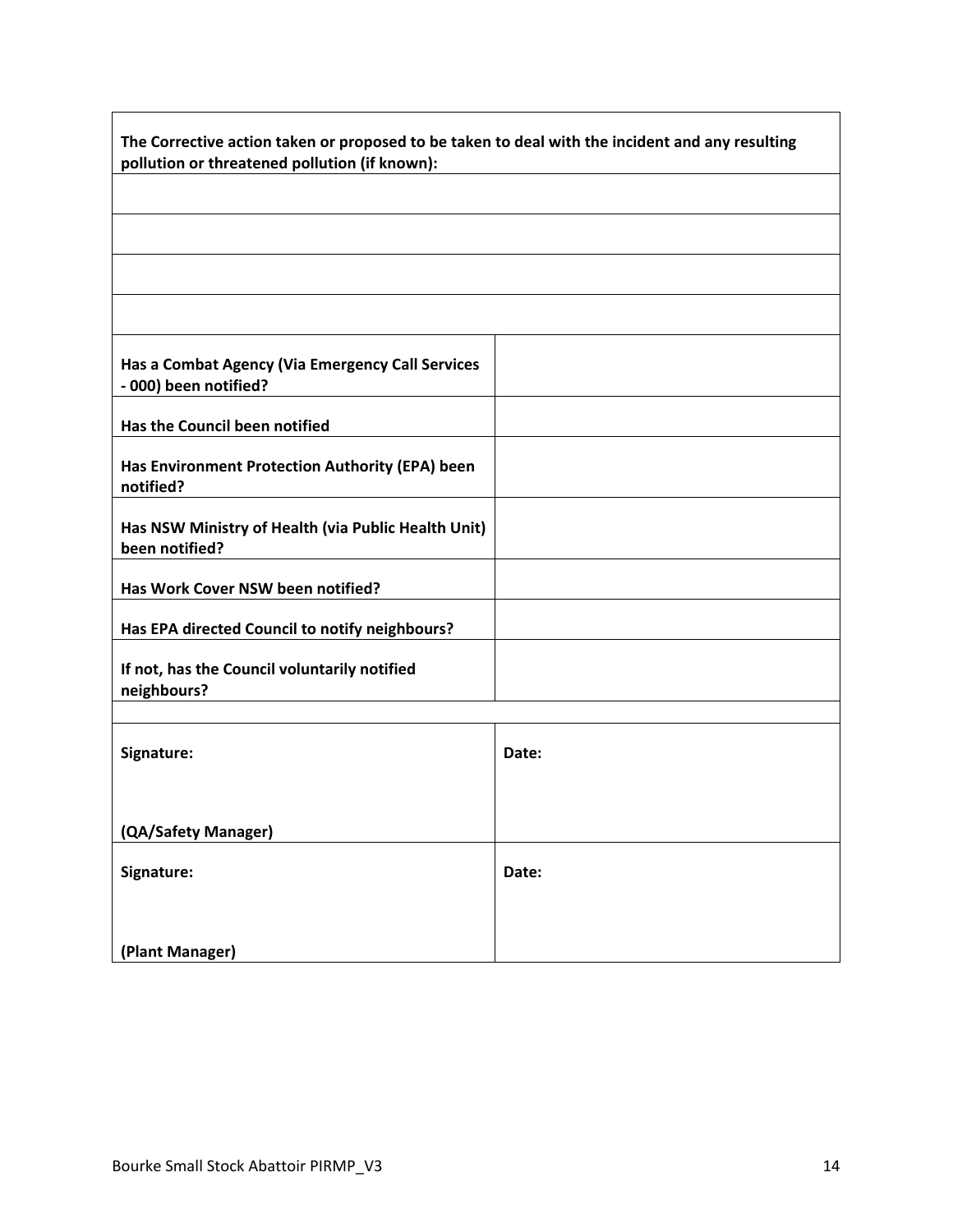## <span id="page-14-0"></span>**Appendix B: Staff Training Register**

| Date | <b>Staff Member</b> | <b>Position</b> | <b>Brief Description of</b><br><b>Training Task</b> |
|------|---------------------|-----------------|-----------------------------------------------------|
|      |                     |                 |                                                     |
|      |                     |                 |                                                     |
|      |                     |                 |                                                     |
|      |                     |                 |                                                     |
|      |                     |                 |                                                     |
|      |                     |                 |                                                     |
|      |                     |                 |                                                     |
|      |                     |                 |                                                     |
|      |                     |                 |                                                     |
|      |                     |                 |                                                     |